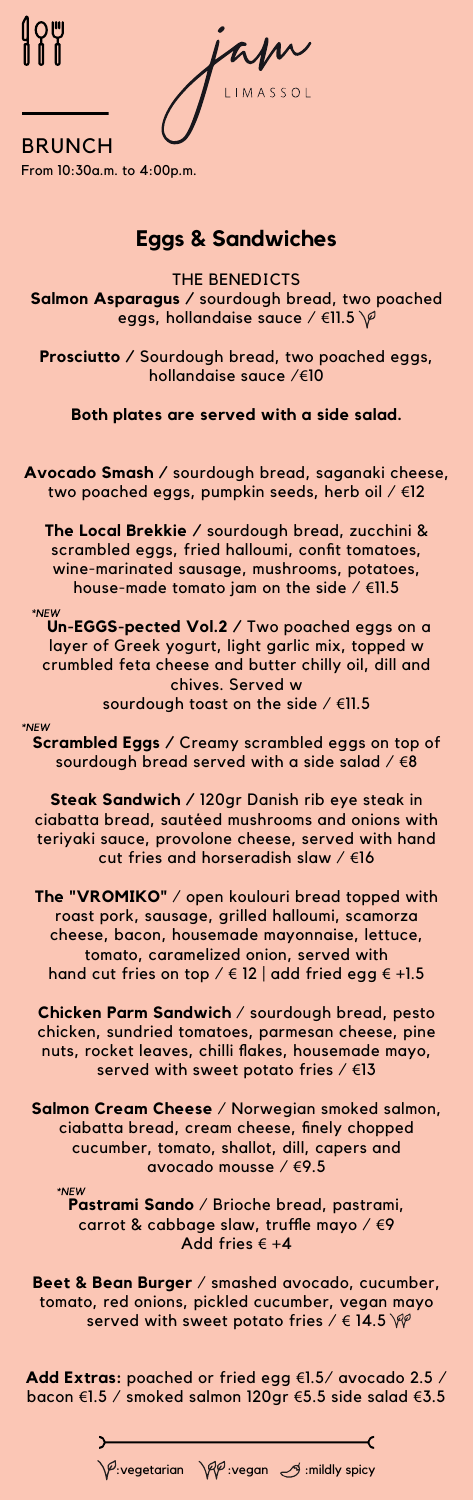| <b>BRUNCH</b><br>From 10:30a.m. to 4:00p.m.                                                                                                                             |
|-------------------------------------------------------------------------------------------------------------------------------------------------------------------------|
| <b>Sweet Cravings</b>                                                                                                                                                   |
| Yummm Pancakes / pancakes w peanut butter<br>mousse, white choc ganache, maple syrup,<br>banana tempura, caramelized hazelnuts / €9.5                                   |
| *NEW<br>Choco Bueno Pancakes / praline & bueno cream,<br>almond cookie crumble $/69$                                                                                    |
| *NEW<br>The O.G. Pancakes / mascarpone cheese,<br>maple syrup, forest fruit 8.5<br>add/bacon €1.5                                                                       |
| <b>French Kiss</b> / french toast w nutella, seasonal berries,<br>peanut butter mousse, chocolate chips, maple syrup,<br>powdered sugar $/$ €10.5                       |
| Choc-tahini Vegan Pancakes / Tahini - cocoa -<br>peanut butter mouse, chopped bananas, crushed<br>almonds, walnuts, coconut flakes, maple syrup / $\in$ 10 $\mathbb{W}$ |
| On the healthy side                                                                                                                                                     |
| Açai Bowl / açai, banana, topped with fresh berries,<br>housemade nutty granola,<br>peanut butter, coconut flakes, bee pollen / $\in$ 12 $\mathcal W$                   |
| *NEW<br>Coco - Nuts / Coconut puree, banana, peanut butter,<br>coconut shredding's, cacao nibs / $\in$ 11.5 \\imes\left\}                                               |

**Fruitilcious Bowl /** seasonal fruit with mango passionfruit smoothie topped with Anari cheese /  $\epsilon$ 9.5 \\rightarrow

**Chia Pudding /** w mango and passion fruit / €6.5

**Greek Yogi /** Greek yoghurt w housemade nutty granola, honey, cinnamon, walnuts, fresh fruit, bee pollen / €6.5

**Raw Vegan Caramel Slice /** dates, almonds, cashews, peanut butter, coconut oil, raw cacao, maple syrup / €8

 $\bigvee \hspace*{-3.5mm} P$ :vegetarian  $\bigvee \hspace*{-3.5mm} P$  :vegan  $\bigcup$  :mildly spicy

 $\rightarrow$ 

 $\overline{\mathbf{C}}$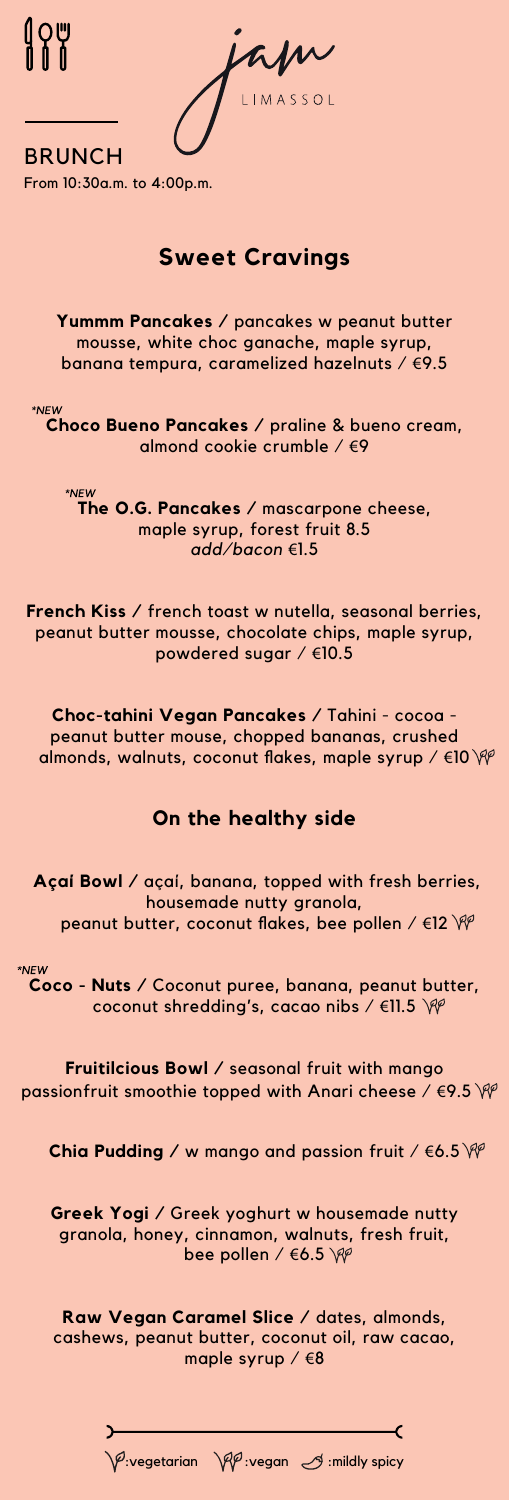LIMASSOL

LUNCH From 12:00p.m. to 6:00p.m.

# **Salads & Bowls**

**Buddha Bowl /** quinoa, sautéed mushrooms in teriyaki sauce, sweet potato, chickpeas, edamame, avocado, tahini dressing, fresh coriander /  $\in$  12  $\mathbb{W}$ 

\*NEW **Lentil Bowl /** Lentils, fresh mango, red onion, cherry tomatoes, cucumber, parsley, mint, homemade tahini dressing /  $\in$ 9.5 $^{\circ}$ 

\*NEW **Falafel Bowl /** Falafel (3 pieces), cauliflower turmeric rice, pickled red cabbage, broccolini, chickpeas, homemade beetroot tahini dressing / €14 \\

**Braziliana /** mixed green leaves, slow-cooked marinated chicken breast, crushed walnut-fried brie, glazed pineapple, cashew nuts / €13.5

**Super "H"** / mixed green leaves, kale, grilled halloumi, turmeric hummus, crushed almonds, quinoa, green apple, chia seeds, avocado, lemon - mustard dressing / €12

\*NEV **Chop Chop /** Finely chopped Chinese lettuce, spring onion, peeled almonds, crunchy mushroom noodles, sesame seeds, mango, Honey soy peanut sauce / €12 \\rm

**Burrata /** cherry tomato, radish, sundried tomatoes, basil sponge, mustard pickles, crispy herb bread, pastelli, basil chips / €15

**Tempura Prawn /** mixed green leaves, wakame, spring onions, avocado, edamame, roasted sesame seeds,tomato confit tomatoe / €14.5

**Add Extras:** / avocado 2.5 /poached or boiled egg €1.5/ / smoked salmon 120gr 5.5 / chicken 4.5

## **THE BURGERS**

**Jam Burger /** 220gr black Angus beef, house made miso mayo, scarmorza cheese, our signature tomato jam, caramelisedonion & bacon, iceberg, served w hand cut fries /  $\in$ 16.5 | double up +  $\in$ 7

**The Oldport /** 220gr black Angus beef, scarmorza cheese, truffle mushroom sauce, caramelized onions & mushrooms, served w hand cut fries /  $\in$ 17 | double up +  $\in$ 7

**The Chicken Burger /** fried chicken cutlet w homemade tartar mayo sauce, pickle and red cabbage served w hand cut fries / €15.5

**Beet & Bean Burger /** smashed avocado, cucumber, tomato, red onions, pickled cucumber, vegan mayo, iceberg, served w sweet potato fries /  $\in$ 14.5

 $\mathcal{I}$